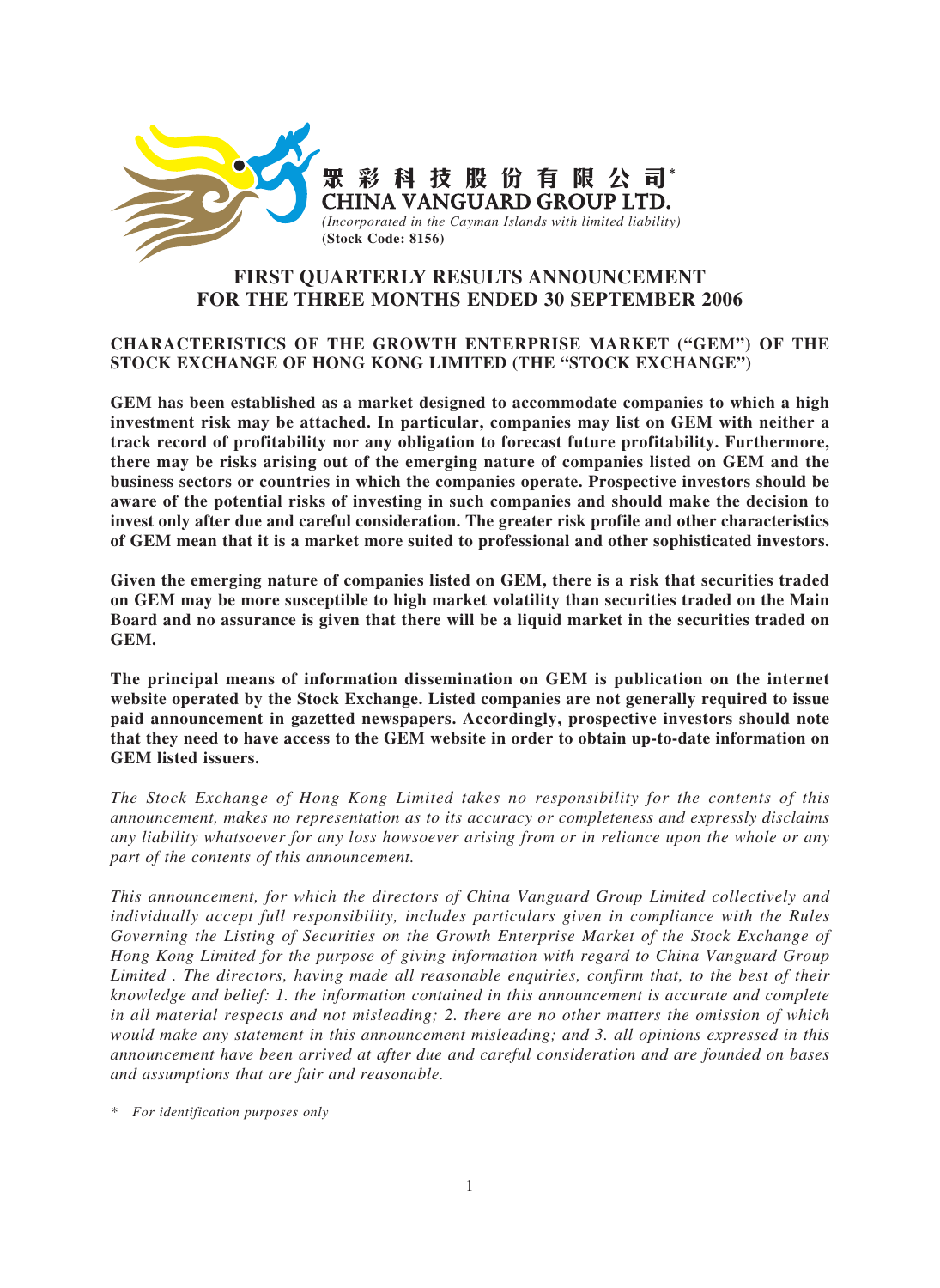The board of directors (the "Board") of China Vanguard Group Limited (the "Company") announces that the unaudited consolidated results of the Company and its subsidiaries (together the "Group") for the three months ended 30 September 2006, together with the comparative unaudited figures for the corresponding period in 2005, are as follows:

|                                                                                            |                | (Unaudited)<br><b>Three months ended</b><br><b>30 September</b> |                                  |  |  |
|--------------------------------------------------------------------------------------------|----------------|-----------------------------------------------------------------|----------------------------------|--|--|
|                                                                                            | <b>Notes</b>   | 2006<br><b>HK\$'000</b>                                         | 2005<br>HK\$'000                 |  |  |
| <b>Continuing operations</b><br>Revenue<br>Cost of sales                                   | $\overline{2}$ | 21,985<br>(19,528)                                              | 5,664<br>(4,858)                 |  |  |
| Gross profit<br>Other revenue<br>Selling and distribution costs<br>Administrative expenses |                | 2,457<br>618<br>(1,071)<br>(38, 724)                            | 806<br>204<br>(1,969)<br>(2,171) |  |  |
| Loss from continuing operations<br>Finance costs<br>Share of results of associated company |                | (36,720)<br>(602)                                               | (3,130)<br>(620)<br>1,201        |  |  |
| Loss before income tax<br>Income tax expenses                                              | $\mathfrak{Z}$ | (37, 322)                                                       | (2,549)<br>(390)                 |  |  |
| Loss for the period from continuing operations                                             |                | (37, 322)                                                       | (2,939)                          |  |  |
| <b>Discontinued operations</b><br>Profit for the period from discontinued operations       | 7              | 29,342                                                          | 7,814                            |  |  |
| (Loss)/profit for the period                                                               |                | (7,980)                                                         | 4,875                            |  |  |
| Attributable to:<br>Shareholders of the Company<br>Minority interests                      |                | 3,523<br>(11,503)<br>(7,980)                                    | 5,851<br>(976)<br>4,875          |  |  |
| (Loss)/earnings per share                                                                  | 5              |                                                                 |                                  |  |  |
| From continuing and discontinued operations:                                               |                |                                                                 |                                  |  |  |
| <b>Basic</b>                                                                               |                | 0.56 cent                                                       | $1.21$ cents                     |  |  |
| Diluted                                                                                    |                | 0.54 cent                                                       | $1.19$ cents                     |  |  |
| From continuing operations:                                                                |                |                                                                 |                                  |  |  |
| <b>Basic</b>                                                                               |                | $(4.14)$ cents                                                  | $(0.41)$ cent                    |  |  |
| Diluted                                                                                    |                | $(3.97)$ cents                                                  | $(0.40)$ cent                    |  |  |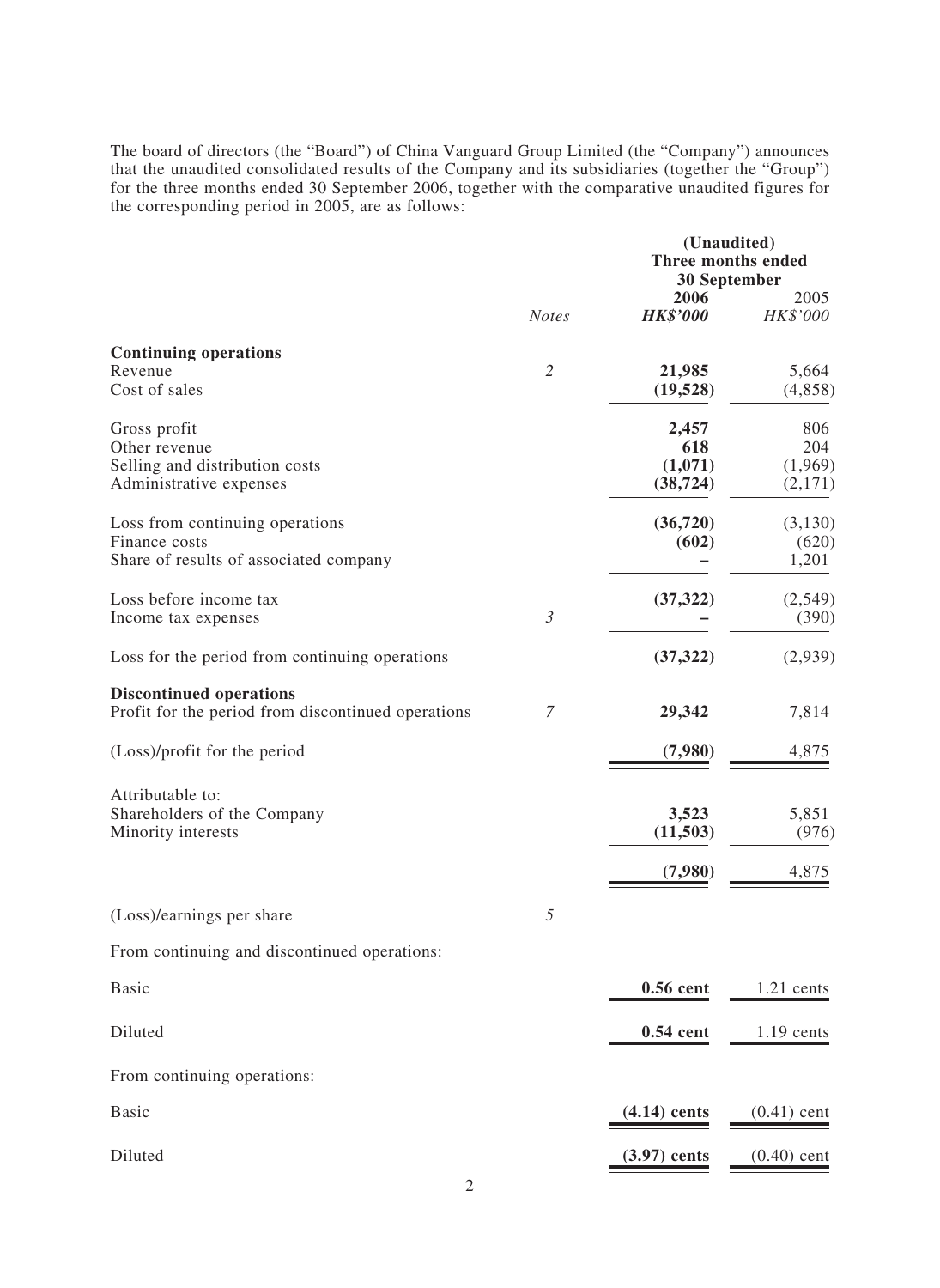### *Notes:*

### **1. Basis of preparation and accounting policies**

The unaudited consolidated results have been prepared in accordance with Hong Kong Financial Reporting Standards, Hong Kong Accounting Standards and Interpretations issued by the Hong Kong Institute of Certified Public Accountants and the disclosure requirements of the Rules Governing the Listing of Securities on the Growth Enterprises Market of the Stock Exchange of Hong Kong (the "GEM Listing Rules").

The unaudited consolidated results have been prepared under the historical cost convention.

The accounting policies and methods of computation used in the preparation of these unaudited consolidated results are consistent with those applied in the annual financial statements for the year ended 30 June 2006.

### **2. Revenue**

The principal activities of the Group from continuing operations are (i) the distribution of natural supplementary products, (ii) provision of lottery-related hardware and software systems, (iii) the sales and distribution of edible oil, (iv) operation of a restaurant and (v) mining operation of Xin Jiang Oilfield.

Revenue represents invoiced value of sales, net of returns, discounts allowed or sales taxes where applicable.

### **3. Income tax expenses**

No provision for Hong Kong profits tax has been made as the Group did not have any assessable profits arising in Hong Kong during the period (2005: Nil).

Taxation for other jurisdictions is calculated at the rates prevailing in the respective jurisdictions.

### **4. Dividend**

The Board does not recommend the payment of any dividend for the three months ended 30 September 2006 (2005: Nil).

### **5. (Loss)/earnings per share**

### *From continuing and discontinued operations*

The calculation of the basic and diluted earnings per share attributable to the ordinary equity holders of the Company is based on the following data:

### **Earnings**

|                                                                                      | (Unaudited)<br>Three months ended<br>30 September |                  |
|--------------------------------------------------------------------------------------|---------------------------------------------------|------------------|
|                                                                                      | 2006<br><b>HK\$'000</b>                           | 2005<br>HK\$'000 |
| Earnings for the purposes of basic and<br>diluted earnings per share (profit for the |                                                   |                  |
| period attributable to equity holders of the Company)                                | 3,523                                             | 5,851            |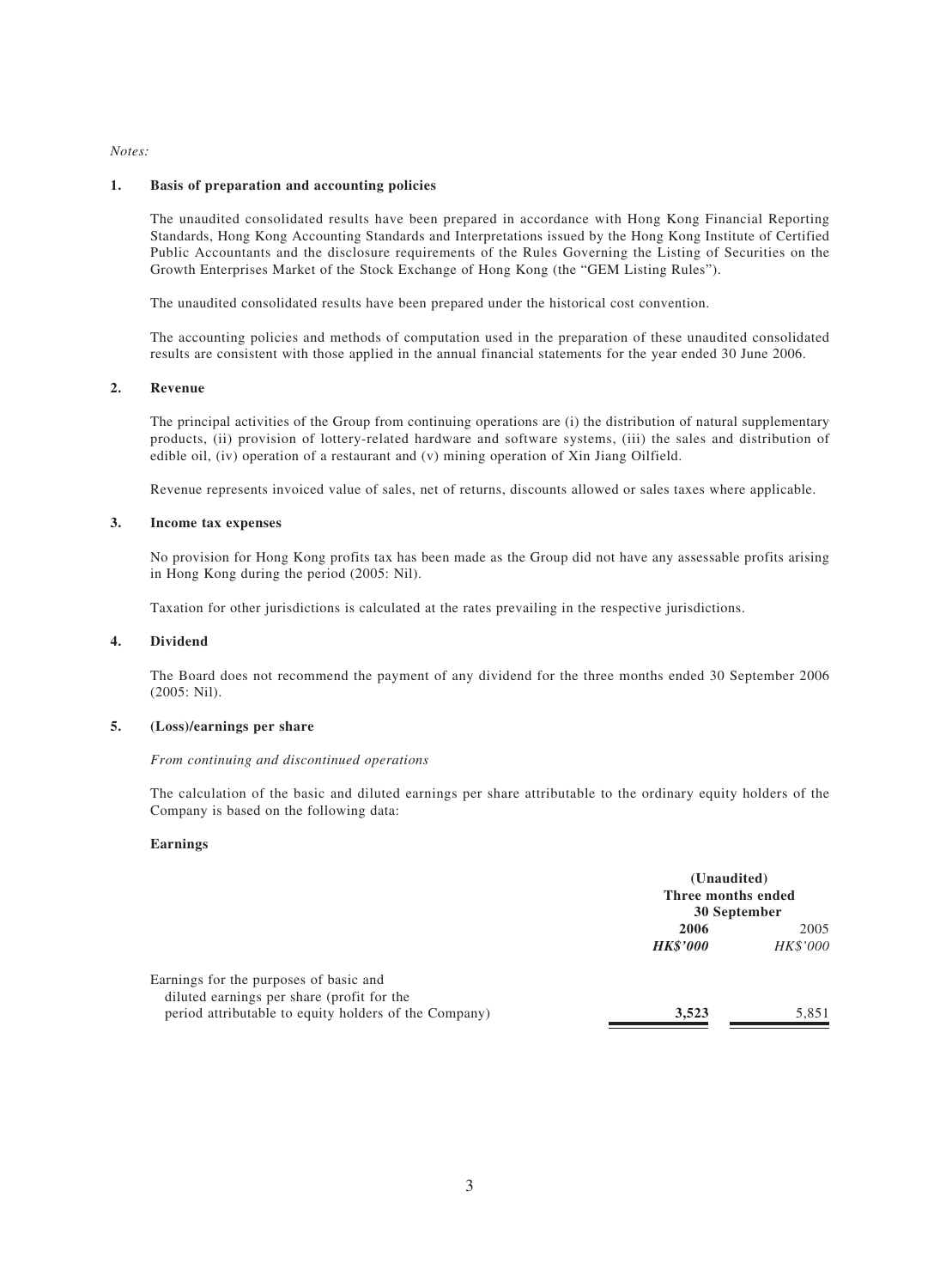### **Number of shares**

|                                                                                              | (Unaudited)<br>Three months ended<br>30 September |              |
|----------------------------------------------------------------------------------------------|---------------------------------------------------|--------------|
|                                                                                              | 2006<br>2000                                      | 2005<br>000' |
| Weighted average number of ordinary shares<br>for the purposes of basic earnings per share   | 624,053                                           | 482,130      |
| Effect of dilutive potential ordinary shares:<br>Share options                               | 26,208                                            | 7,988        |
| Weighted average number of ordinary shares<br>for the purposes of diluted earnings per share | 650,261                                           | 490,118      |

#### *From continuing operations*

The calculation of the basic and diluted loss per share from continuing operations attributable to the ordinary equity holders of the Company is based on the following data.

Loss figures are calculated as follows:

|                                                                                         | (Unaudited)<br>Three months ended<br>30 September |                         |  |
|-----------------------------------------------------------------------------------------|---------------------------------------------------|-------------------------|--|
|                                                                                         | 2006<br><b>HK\$'000</b>                           | 2005<br><b>HK\$'000</b> |  |
| Profit for the period attributable to equity holders<br>of the Company                  | 3,523                                             | 5,851                   |  |
| Less:<br>Profit for the period from discontinued operations                             | 29,342                                            | 7,814                   |  |
| Loss for the purposes of basic and diluted loss<br>per share from continuing operations | (25, 819)                                         | (1,963)                 |  |

The denominators used are the same as those detailed above for both basic and diluted earnings per shares.

#### *From discontinued operations*

Basic earnings per share for the discontinued operations is 4.70 cents per share (2005: 1.62 cents per share) and diluted earnings per share for the discontinued operations is 4.51 cents per share (2005: 1.59 cents per share), based on the profit for the period from the discontinued operations of HK\$29,342,000 (2005: HK\$7,814,000) and the denominators detailed above for both basic and diluted earnings per share.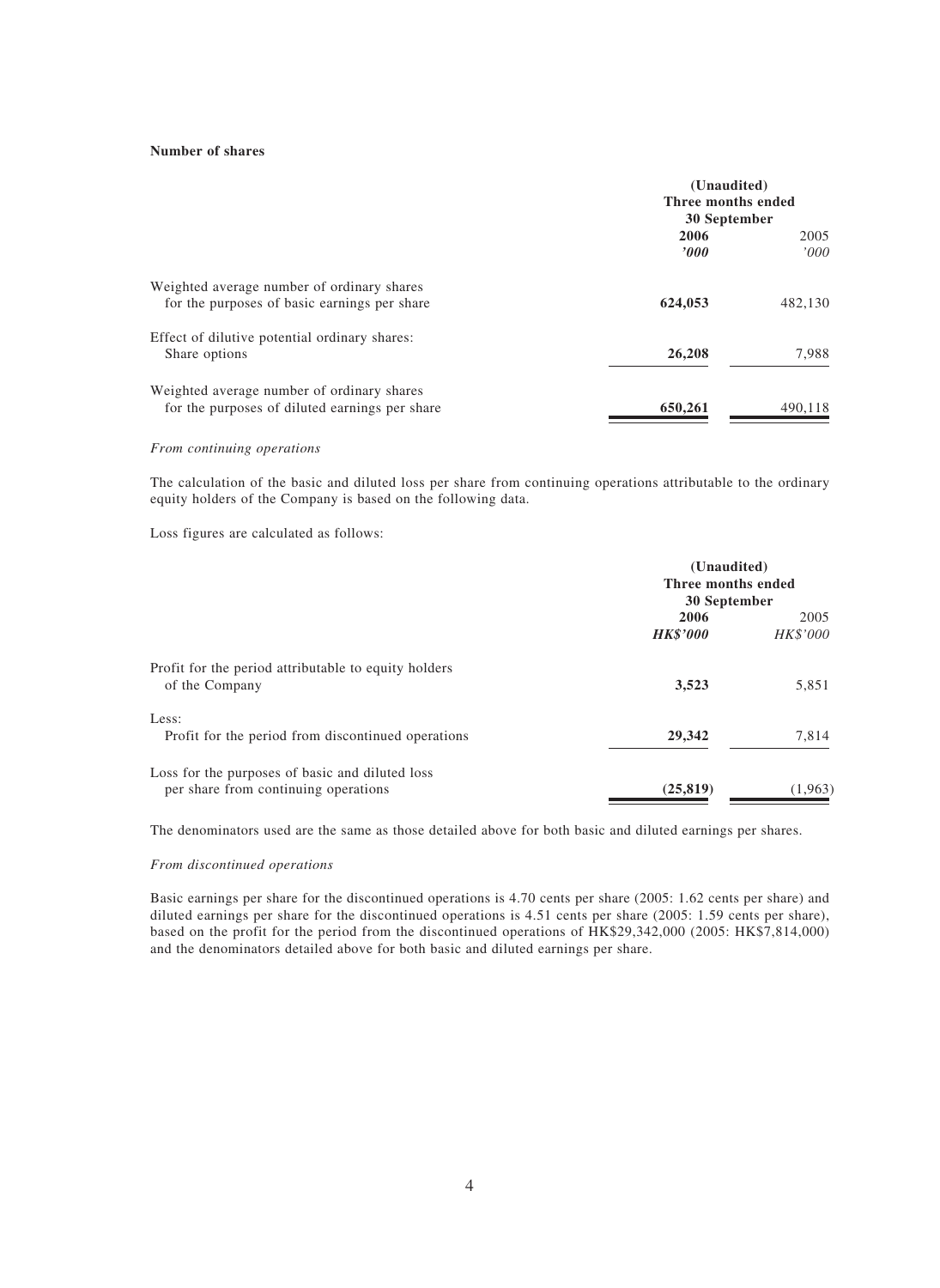## **6. Movement of reserves**

|                                                                                                      | (Unaudited)                | (Unaudited)<br><b>Employee</b>                                         | (Unaudited)                                           | (Unaudited)                                      | (Unaudited)                                  | (Unaudited)                                  | (Unaudited)                     |
|------------------------------------------------------------------------------------------------------|----------------------------|------------------------------------------------------------------------|-------------------------------------------------------|--------------------------------------------------|----------------------------------------------|----------------------------------------------|---------------------------------|
|                                                                                                      | premium<br><b>HK\$'000</b> | <b>Share-based</b><br>Share compensation<br>reserve<br><b>HK\$'000</b> | <b>Share</b><br>options<br>reserve<br><b>HK\$'000</b> | <b>Translation</b><br>reserve<br><b>HK\$'000</b> | <b>Special</b><br>reserve<br><b>HK\$'000</b> | <b>Retained</b><br>profit<br><b>HK\$'000</b> | <b>Total</b><br><b>HK\$'000</b> |
| At 1 July 2006                                                                                       | 290,004                    | 35,572                                                                 | 39,399                                                | 1,935                                            | (1)                                          | 24,808                                       | 391,717                         |
| Exchange differences<br>arising from translation<br>of financial statements<br>of overseas operation |                            |                                                                        |                                                       | (1, 585)                                         |                                              |                                              | (1, 585)                        |
| Recognition of equity-settled                                                                        |                            |                                                                        |                                                       |                                                  |                                              |                                              |                                 |
| share based payments                                                                                 |                            |                                                                        | 30,476                                                |                                                  |                                              |                                              | 30,476                          |
| Net profit for the period                                                                            |                            |                                                                        |                                                       |                                                  |                                              | 3,522                                        | 3,522                           |
| At 30 September 2006                                                                                 | 290,004                    | 35,572                                                                 | 69,875                                                | 350                                              | (1)                                          | 28,330                                       | 424,130                         |
|                                                                                                      |                            |                                                                        | (Unaudited)<br>Share                                  | (Unaudited)<br>Translation                       | (Unaudited)<br>Special                       | (Unaudited)<br>Retained                      | (Unaudited)                     |
|                                                                                                      |                            |                                                                        | premium                                               | reserve                                          | reserve                                      | profit                                       | Total                           |
|                                                                                                      |                            |                                                                        | HK\$'000                                              | HK\$'000                                         | HK\$'000                                     | HK\$'000                                     | HK\$'000                        |
| At 1 July 2005                                                                                       |                            |                                                                        | 80,825                                                |                                                  | (1)                                          | 74,997                                       | 155,821                         |
| Exchange differences<br>arising from translation<br>of financial statements                          |                            |                                                                        |                                                       |                                                  |                                              |                                              |                                 |
| of overseas operation                                                                                |                            |                                                                        |                                                       | 1,000                                            |                                              |                                              | 1,000                           |
| Net profit for the period                                                                            |                            |                                                                        |                                                       |                                                  |                                              | 5,851                                        | 5,851                           |
| At 30 September 2005                                                                                 |                            |                                                                        | 80,825                                                | 1,000                                            | (1)                                          | 80,848                                       | 162,672                         |

### **7. Disposal of interests in subsidiaries**

### *Discontinued operations*

At the extraordinary general meeting held on 4 September 2006, an ordinary resolution proposed to approve the Disposals was duly passed by the shareholders.

The profit for the period from the discontinued operations is analysed as follows:

|                                               |                         | (Unaudited)<br>Three months ended<br>30 September |
|-----------------------------------------------|-------------------------|---------------------------------------------------|
|                                               | 2006<br><b>HK\$'000</b> | 2005<br>HK\$'000                                  |
| Manufacturing and distribution of honey mead  | 380                     | 7,814                                             |
| Gain on disposal of interests in subsidiaries | 28,962                  |                                                   |
|                                               | 29,342                  | 7,814                                             |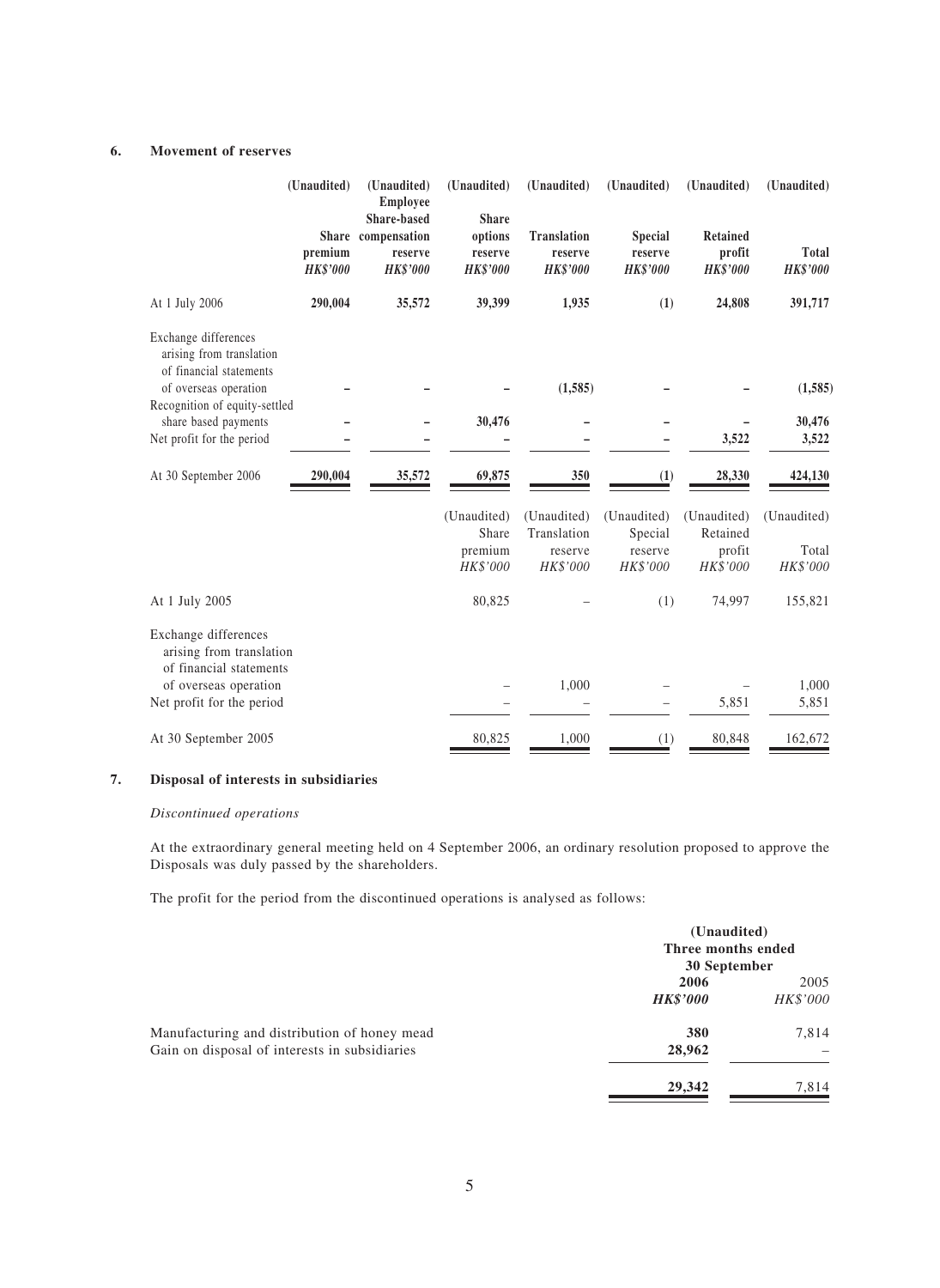The results of the manufacturing and distribution of honey mead for the three months ended 30 September 2006 were as follows:

|                                | (Unaudited)<br>Three months ended<br>30 September |                  |  |
|--------------------------------|---------------------------------------------------|------------------|--|
|                                | 2006<br><b>HK\$'000</b>                           | 2005<br>HK\$'000 |  |
| Revenue                        | 929                                               | 15,812           |  |
| Cost of sales                  | (473)                                             | (6,626)          |  |
| Gross profit                   | 456                                               | 9,186            |  |
| Other revenue                  |                                                   | 26               |  |
| Selling and distribution costs | (21)                                              | (561)            |  |
| Administrative expenses        | (13)                                              | (218)            |  |
| Finance costs                  | (11)                                              | (106)            |  |
| Profit before income tax       | 411                                               | 8,327            |  |
| Income tax expenses            | (31)                                              | (513)            |  |
| Profit for the period          | 380                                               | 7,814            |  |

#### **8. Subsequent events**

(a) Pursuant to the joint announcement of the Company and its non-wholly owned subsidiary, Aptus Holdings Limited ("Aptus") dated 2 August 2006, on 25 July 2006, Aptus entered into capital injection agreements with independent third parties, pursuant to which the Group will acquire 48.33% equity interest in Changde Huayou Gas Co. Limited and 33% equity interest in Hunan Huayou Natural Gas Transportation & Distribution Company Limited, at cash consideration of approximately HK\$130 million and HK\$79 million, respectively.

Changde Huayou Gas Co. Limited is managing a city level natural gas project in Changde City in the PRC. Hunan Huayou Natural Gas Transportation & Distribution Company Limited is mainly engaged in the construction of a provincial level main gas pipeline and is to generate revenue by charging city level gas distributors, such as Changde Huayou Gas Co. Limited, a transportation fee based on each cubic meter of natural gas transported along the pipeline.

These transactions have been approved by the Company's shareholders and Aptus's shareholders in the extraordinary general meetings held on 7 November 2006 respectively.

- (b) On 7 November 2006, the Company's non-wholly owned subsidiary, Aptus Holdings Limited ("Aptus") and Evolution Master Fund Ltd. SPC, Segregated Portfolio M (the "Purchaser"), an independent third party, entered into a bond purchase agreement under which, subject to certain conditions, Aptus agreed to issue and the Purchaser agreed to subscribe and pay for the bonds in the principal amount of HK\$234,000,000 and the bondholder(s) will have the right to convert their bonds into Aptus's shares. The details of the bond purchase agreement are stated in the joint announcement of the Company and Aptus dated 9 November 2006. Assuming full conversion of the Bonds into Conversion Shares, this will be regarded as a deemed disposal on the part of the Company and constitutes a major transaction under GEM Listing Rules which is subject to the Company's shareholders' approval at an extraordinary general meeting. A circular, containing further details of the deemed disposal and a notice of extraordinary general meeting will be dispatched to the Company's shareholders and holders of the warrants as soon as practicable. Up to 14 November 2006, the circular has not been dispatched.
- (c) Pursuant to the announcement and the circular of the Company dated 29 September 2006 and 6 October 2006 respectively, the Company proposed to issue bonus shares and bonus warrants to the Qualifying Shareholders on the basis of one Bonus Share for every two then existing Shares held on the Record Date and on the basis of one Bonus Warrant for every five then existing Shares held on the Record Date respectively. The Bonus Issue has been approved by the Company's shareholders in the extraordinary general meeting held on 24 October 2006.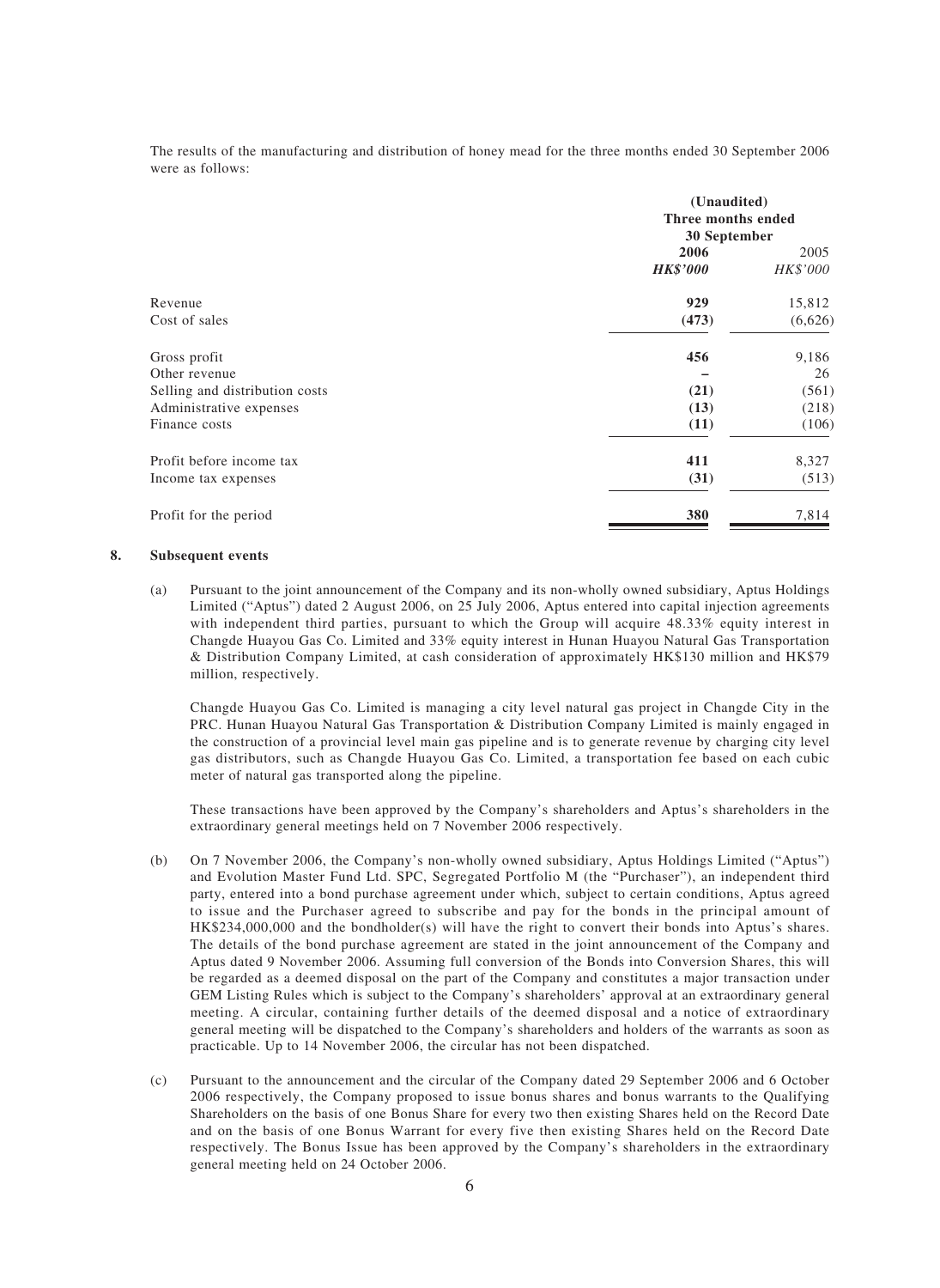## **MANAGEMENT DISCUSSION AND ANALYSIS**

China Vanguard Group, through various subsidiaries, is contracted to provide software, hardware and other support services to the China lottery industry in various provinces in the PRC. Further, the Group is also involved in the distribution of bee related products and other natural products. Via listed subsidiary, Aptus Holdings Limited, the Group is also engaged in the oil and gas related business in China.

# **FINANCIAL REVIEW**

For the three months ended 30 September 2006, the Group's unaudited consolidated revenue from continuing operations and net profit attributable to shareholders were approximately HK\$22.0 million (2005: HK\$5.7 million) and HK\$3.52 million (2005: HK\$5.85 million) respectively. There was an approximate 288% increase in revenue with an approximate 40% decrease in net profit attributable to shareholders over the corresponding period of last year. Gross profit ratio was approximately 11.2% for the three months period under review (2005: 14.2%).

The increase in revenue was due to the increase of sales of edible oil, which resulted from lower selling prices which were reduced to stimulate the sales. During the period under review, there was approximately HK\$30.4 million in share option expenses charged to the profit and loss and there was approximately HK\$29 million in gains on disposal of certain subsidiaries.

## **BUSINESS REVIEW**

During the period under review, the Group continued to work on the development of its China lottery related operations and China oil and gas related business. Shenzhen Bozone IT Co. Limited (Bozone), our flagship vehicle in the China traditional social welfare lottery space, made its maiden contribution to the Group's revenues and net profits in the final quarter of financial year 2005/2006. Bozone continues to contribute and the Group has been working with the former on expanding its service offerings from just software and technical related services to include hardware, marketing and promotion and assistance in POS management services as well as expanding its operations geographically. In the first quarter of financial year 2006/2007, Bozone operated in Heilongjiang and Shenzhen. However, at the time of this writing, operations have commenced in Zhejiang for the provision of lottery related software services and point of sales ticketing equipment, the revenue of which is calculated on a revenue sharing basis.

With regard Aptus, operationally, the results continue to predominantly reflect the trading of edible oil products as, while drilling at the Group's Xin Jiang Oilfield is progressing, commercial production of crude has yet to commence. With regard the edible operations, revenue was up significantly but edible oil gross profits increased only marginally due to continuing difficult business conditions.

On the oil side, we have been working hard with China Hua You Group Corporation ("Hua You"), a wholly-owned subsidiary of China National Petroleum Corporation (CNPC), to bring onstream production at the Xin Jiang Oilfield. During fourth quarter fiscal 2006, 17 wells were drilled. As at the time of writing this first quarter review, a total of circa 60 wells have now been drilled.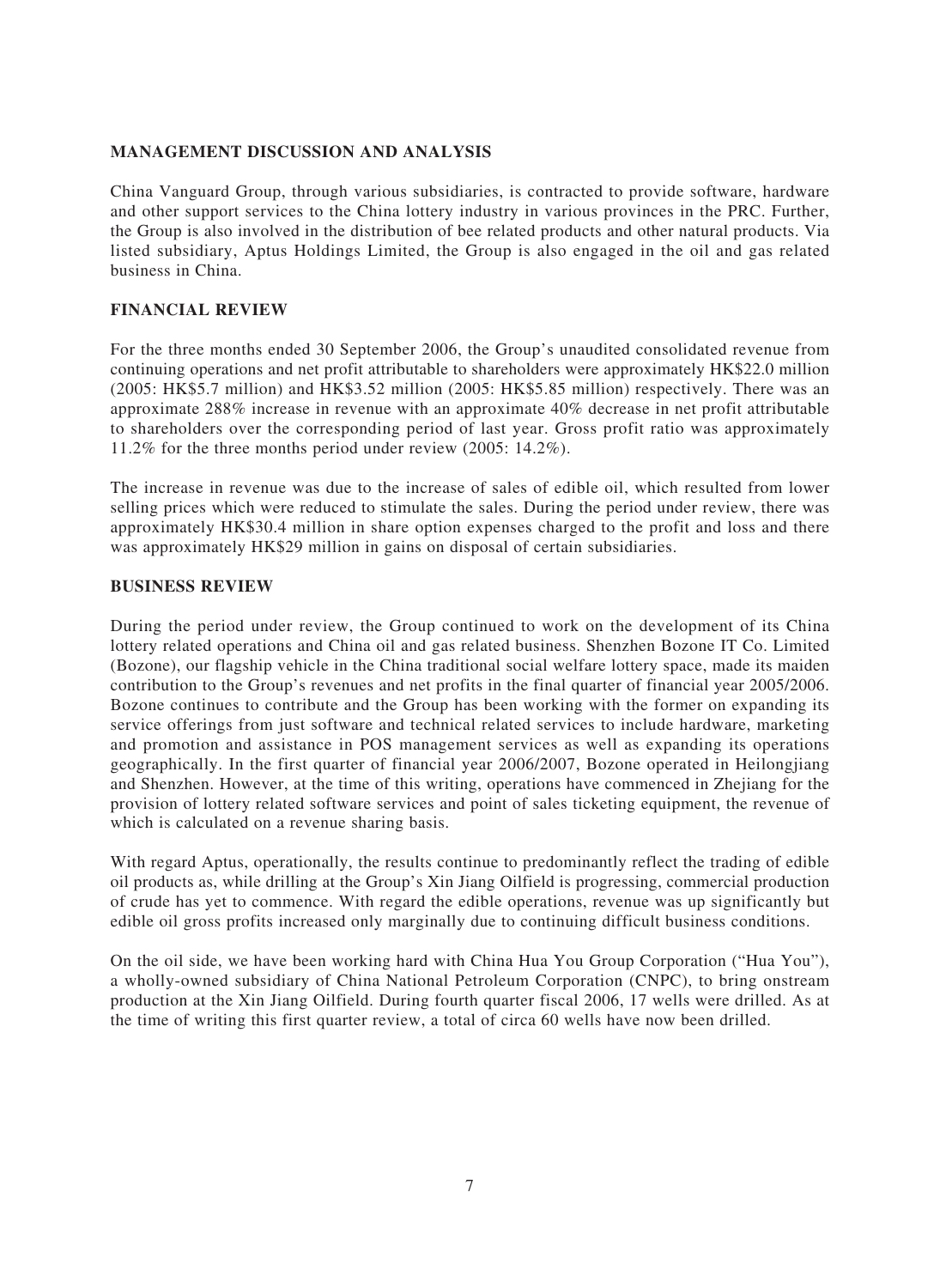In July 2006, Aptus entered into two agreements to make capital contributions to Changde Huayou Gas Co. Limited ("Changde Joint Venture") (a city level natural gas pipeline project) and Hunan Huayou Natural Gas Transportation & Distribution Company Limited ("Hunan Joint Venture) (a provincial level natural gas pipeline project). The major shareholder in both these ventures is Hua You. In the China Vanguard and Aptus extraordinary general meetings which were both held on 7 November 2006, shareholders of both companies voted in favor of the capital contributions. On 9 November, Aptus announced a convertible bond issue of circa US\$30m to finance the capital contributions.

On the natural products side, in August 2006, to better focus our resources on the China lottery related and China oil and gas related sectors, we announced that we had entered into an agreement to dispose of our 55% interest in Wuhu Bee & Bee Natural Food Company Limited (Wuhu Bee & Bee) and 100% interest in Zhuhai Free Trade Zone Bee & Bee Natural Food Company Limited (Zhuhai Bee & Bee). The former is engaged in the manufacturer and research and development of mead and the later is a distributor of mead. The sale of these two companies was completed in September 2006.

# **FUTURE OUTLOOK AND PROSPECTS**

China Vanguard has diversified from predominantly being a producer and distributor of bee and natural products into two new exciting industries, namely the lottery-related and the oil and gasrelated sectors in China.

Total China lottery revenues in the PRC have grown at a compound rate of 65% p.a. over the five years to 2005 to circa RMB70bn. According to the Development Research Centre of the State Council in the PRC, total lottery revenues in China are forecast to reach over RMB100bn in 2007. We believe that the footprint that we have developed comprising of (i) Bozone, one of the few integrated service providers within the traditional welfare lottery related space in China; (ii) Jinan Weita Technology Company Limited (Jinan Weita), a company involved in the research, development, manufacture and sale of lottery related terminals focusing on the traditional welfare lottery space in China; and (iii) Guangzhou Latech Computer Technology Company Limited (Guangzhou Latech), a company engaged in the provision of lottery equipment etc in the sports lottery related segment of the China lottery market; gives us a solid foundation upon which to build and expand into this exciting new business segment.

On the oil and gas related side, production at the Xin Jiang Oilfield is planned to commence in the second half of this calendar year, enabling the Group to capitalize on the current strong demand and pricing environment for crude thereby enhancing its profitability and operational cashflow. Meanwhile, with regard the two Joint Ventures to which Aptus has committed to, the Changde Joint Venture is already commercially operative whilst the Hunan Joint Venture is expected to be operating commercially before the end of this calendar year.

The longer term objective of management is to develop Aptus Holdings Limited into a diversified oil and gas company with the acquisition of the Xin Jiang Oilfield and the pending completion of the natural gas Joint Ventures representing a good start to this process. In addition to developing the assets we have on hand, we intend to explore more business opportunities in the oil and gas related industries in China and also look to continue strengthening our working relationship with Hua You and look for further opportunities in which we can cooperate.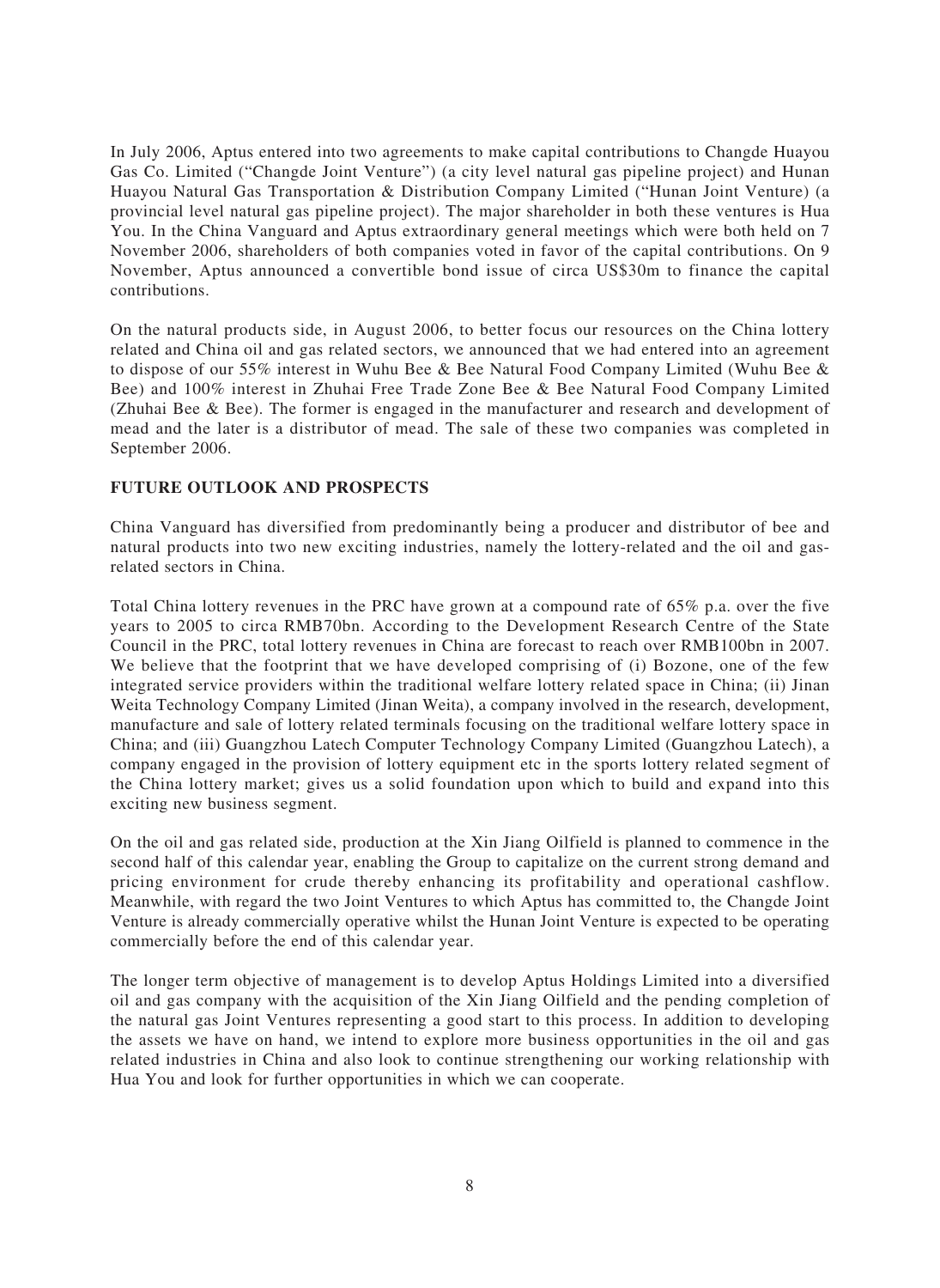On the natural products side, the disposal of Wuhu Bee & Bee and Zhuhai Bee & Bee leaves just the sale of birds nest and other natural products at the China Vanguard level and the edible oils trading business at the Aptus level. These operations will reduce in importance as our operations in the China lottery-related sector and the oil and gas related industries gain traction.

## **DIRECTORS' AND CHIEF EXECUTIVES' INTERESTS IN THE SHARES, UNDERLYING SHARES AND DEBENTURES OF THE COMPANY OR ANY ASSOCIATED CORPORATION**

As at 30 September 2006, the interests of the Directors and chief executives of the Company in the shares, underlying shares and debentures of the Company or any of its associated corporation (within the meaning of Part XV of the Securities and Futures Ordinance (the "SFO")) which were notified to the Company and the Stock Exchange pursuant to Divisions 7 and 8 of Part XV of the SFO (including interests or short positions which they have taken or deemed to have under such provisions of the SFO), or which were required, pursuant to section 352 of the SFO, to be entered in the register maintained by the Company referred to therein, or which were required, pursuant to Rules 5.46 to 5.67 of the GEM Listing Rules, to be notified to the Company and the Stock Exchange, were as follows:

## **(1) Long positions in the ordinary shares of the Company**

|                                                            | <b>Number of Ordinary shares held</b><br>Company/ |                         |                          |                          |                   |                           |  |  |
|------------------------------------------------------------|---------------------------------------------------|-------------------------|--------------------------|--------------------------|-------------------|---------------------------|--|--|
| <b>Name of Directors</b>                                   | Name of associated<br>corporation                 | Corporate<br>interest   | Personal<br>interest     | Family<br>interest       | Total<br>interest | Percentage<br>of interest |  |  |
| Cheung Kwai Lan                                            | Company                                           | 241,130,000<br>(Note 1) | 1,380,000                | $\overline{\phantom{0}}$ | 242,510,000       | 38.86%                    |  |  |
| Chan Tung Mei                                              | Company                                           | 241,130,000<br>(Note 2) | $\overline{\phantom{m}}$ | 1,380,000<br>(Note 3)    | 242,510,000       | 38.86%                    |  |  |
| Shaw Kyle Arnold<br>Junior (Retired on<br>24 October 2006) | Company                                           | 46,600,000<br>(Note 4)  |                          | $\overline{\phantom{0}}$ | 46,600,000        | $7.47\%$                  |  |  |
| Lau Hin Kun                                                | Company                                           |                         | 450,000                  |                          | 450,000           | $0.07\%$                  |  |  |
| Cheung Kwai Lan                                            | <b>Best Frontier Investments</b><br>Limited       |                         | 909                      | (Note 5)                 | 910               |                           |  |  |
| Chan Tung Mei                                              | <b>Best Frontier Investments</b><br>Limited       |                         | 1                        | 909<br>(Note 6)          | 910               |                           |  |  |

### *Notes:*

- 1. The 241,130,000 shares are owned by Best Frontier Investments Limited ("Best Frontier") which is owned as to 99.89% and 0.11% by Madam Cheung Kwai Lan and Mr. Chan Tung Mei respectively. Madam Cheung Kwai Lan is the spouse of Mr. Chan Tung Mei. Accordingly, Madam Cheung Kwai Lan is deemed to be interested in the shares under the SFO.
- 2. The 241,131,000 shares are owned by Best Frontier Investments Limited ("Best Frontier") which is owned as to 99.89% and 0.11% by Madam Cheung Kwai Lan and Mr. Chan Tung Mei respectively. Mr. Chan Tung Mei is the spouse of Madam Cheung Kwai Lan. Accordingly, Mr. Chan Tung Mei is deemed to be interested in the shares under the SFO.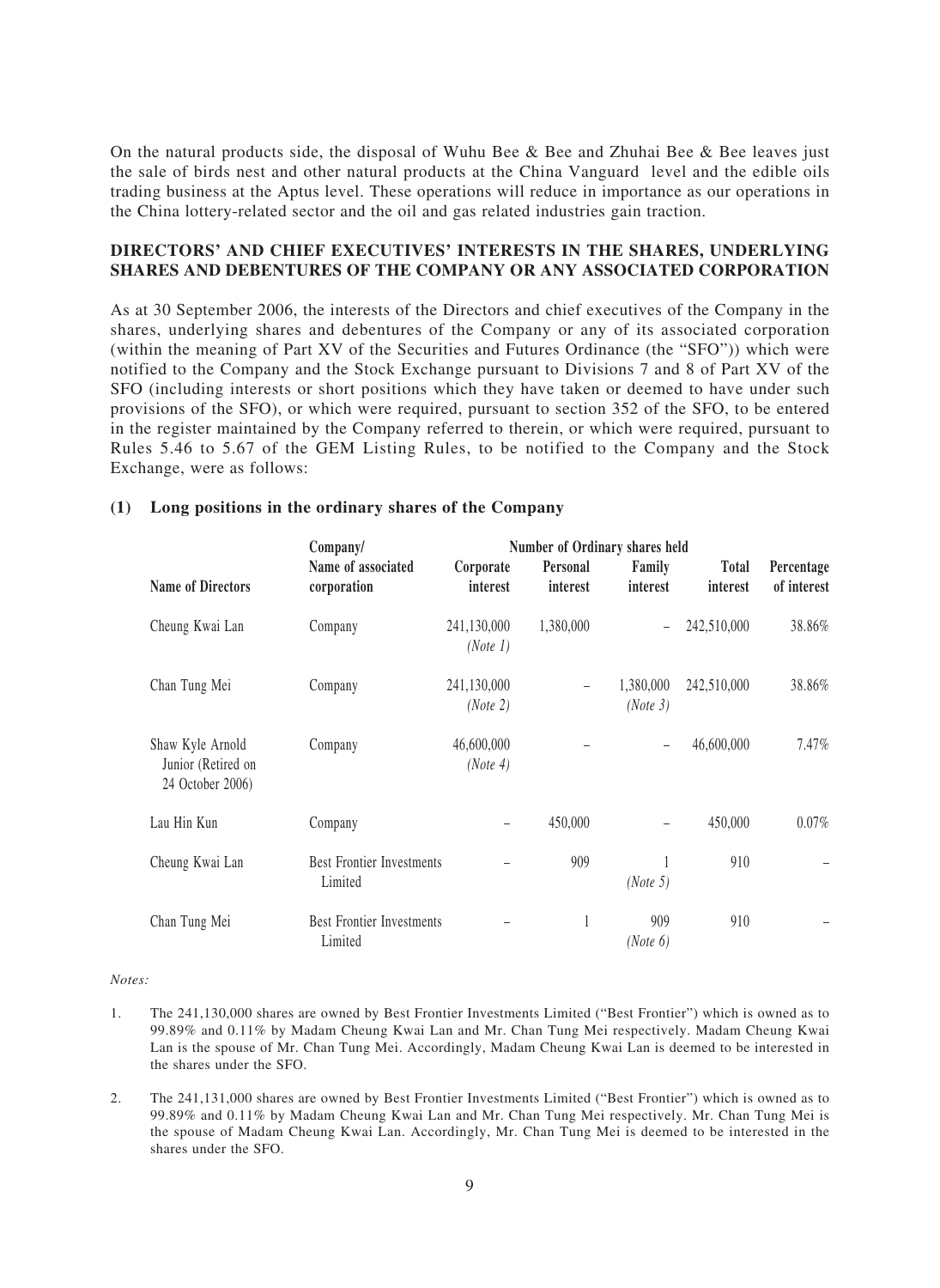- 3. The 1,380,000 shares are owned by Madam Cheung Kwai Lan who is the spouse of Mr. Chan Tung Mei. Accordingly, Mr. Chan Tung Mei is deemed to be interested in the shares under the SFO.
- 4. These shares represent Mr. Shaw Kyle Arnold Junior's interests in:
	- (a) 1,030,000 shares beneficially owned by Shaw, Kwei & Partners (Asia) Ltd. of which Mr. Shaw Kyle Arnold Junior is deemed under the SFO to have an interest by reason of his being the indirect controlling shareholder of Shaw, Kwei & Partners (Asia) Ltd. through his controlled corporation Haven Associates Limited.
	- (b) 24,620,000 shares beneficially owned by China Value Investment Limited which is wholly-owned by Asian Value Investment Fund L.P. (AVIF, L.P.), a limited liability partnership, whose general partner Shaw, Kwei & Partners (Asia) Ltd. (having a 1% interest in AVIF, L.P.) and its indirect controlling shareholder Mr. Shaw Kyle Arnold Junior are both deemed under the SFO to have interest in the same 24,620,000 shares.
	- (c) 20,950,000 shares beneficially owned by Javelin Capital Holdings Limited which is wholly-owned by Asian Value Investment Fund II, L.P. (AVIF II, L.P.), a limited liability partnership, whose general partner SKP Capital Limited (having a 1.19% interest in AVIF II, L.P.) and its indirect controlling shareholder Mr. Shaw Kyle Arnold Junior are both deemed under the SFO to have interest in the same 20,950,000 shares.
- 5. The 1 share of US\$1 in Best Frontier is owned by Mr. Chan Tung Mei who is spouse of Madam Cheung Kwai Lan. Accordingly, Madam Cheung Kwai Lan is deemed to be interested in the shares under the SFO.
- 6. The 909 shares of US\$1 each in Best Frontier are owned by Madam Cheung Kwai Lan who is the spouse of Mr. Chan Tung Mei. Accordingly, Mr. Chan Tung Mei is deemed to be interested in the shares under the SFO.

## **(2) Share option schemes**

### *Pre-IPO Share Option Scheme*

All the pre-IPO share options were either exercised or lapsed and therefore, there is no outstanding pre-IPO share options.

### *Share Option Scheme*

The Company has adopted a share option scheme (the "Share Option Scheme"), under which the Board may, at its discretion, invite any persons who satisfy the criteria of the Share Option Scheme, to take up options to subscribe for the shares in the Company.

The Share Option Scheme will remain valid for a period of 10 years commencing from 18 October 2002.

38,800,000 share options, 1,200,000 share options and 40,210,000 share options had been granted on 18 August 2004, 19 October 2004 and 22 March 2006 respectively to total 34 eligible participants (including one executive director and one non-executive director) under the Share Option Scheme and 200,000 share options out of the above-mentioned 38,800,000 share options had been exercised.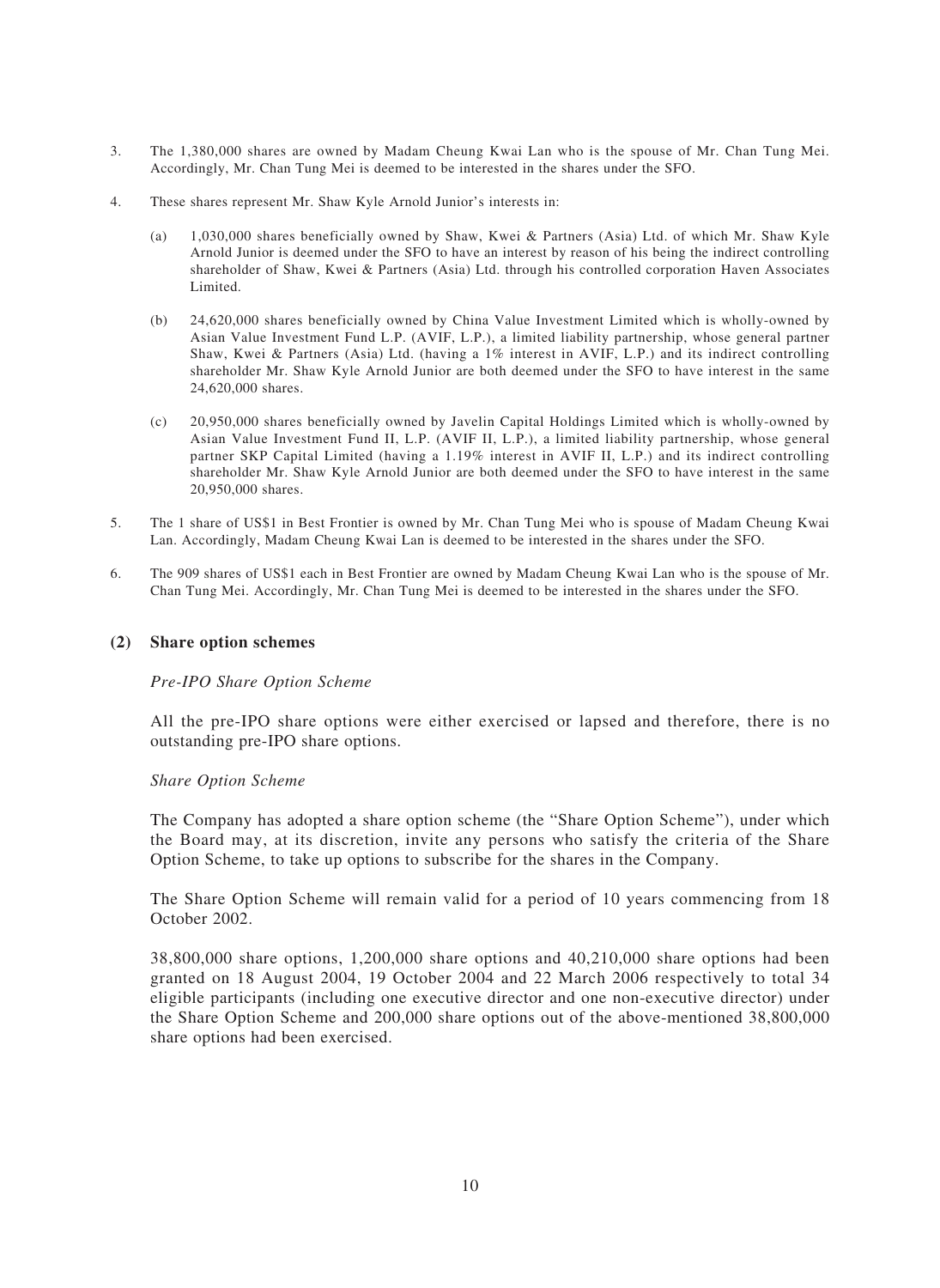| Name of<br>director                                           | Date of<br>grant | <b>Exercise</b><br>price<br>HK\$ | Outstanding<br>at<br>1 July 2006 | Granted<br>during<br>the period | <b>Exercised</b><br>during<br>the period | Cancelled<br>during<br>the period | Lapsed<br>the period | Outstanding<br>at<br>during 30 September<br>2006 | <b>Exercise</b><br>period<br>of share<br>options |
|---------------------------------------------------------------|------------------|----------------------------------|----------------------------------|---------------------------------|------------------------------------------|-----------------------------------|----------------------|--------------------------------------------------|--------------------------------------------------|
| Lau Hin Kun                                                   | 18/8/2004        | 0.64                             | 1,600,000                        |                                 |                                          |                                   | -                    | 1,600,000                                        | 19/8/2004-<br>17/10/2012                         |
| Shaw Kyle<br>Arnold Junior<br>(Retired on<br>24 October 2006) | 19/10/2004       | 0.65                             | 1,200,000                        |                                 |                                          |                                   | -                    | 1,200,000                                        | 20/10/2004-<br>17/10/2012                        |
| Total                                                         |                  |                                  | 2,800,000                        |                                 |                                          |                                   |                      | 2,800,000                                        |                                                  |

The closing prices of the Company's shares on 18 August 2004, 19 October 2004 and 22 March 2006, the dates of grant of the share options, were HK\$0.64, HK\$0.65 and HK\$2.90, respectively.

### **(3) Long positions in the shares of associated corporation – Aptus Holdings Limited**

|                        |                       | Approximate          |                    |                          |                               |
|------------------------|-----------------------|----------------------|--------------------|--------------------------|-------------------------------|
| Name of Director       | Corporate<br>interest | Personal<br>interest | Family<br>interest | <b>Total</b><br>interest | percentage of<br>shareholding |
| Cheung Kwai Lan (Note) | 915,571,428           | -                    |                    | 915,571,428              | 54.88%                        |

*Note*: Madam Cheung Kwai Lan and Mr. Chan Tung Mei have equity interests of 99.89% and 0.11% respectively of the issued share capital of Best Frontier Investments Limited ("Best Frontier"). Madam Cheung Kwai Lan is the spouse of Mr. Chan Tung Mei. Accordingly, Madam Cheung Kwai Lan is deemed to be 100% interested in the shares of Best Frontier under the SFO. As at 30 September 2006, Best Frontier is interested in approximately 38.64% of the issued share capital of China Vanguard Group Limited which in turn holds 100% shareholding of China Success Enterprises Limited. China Success Enterprises Limited then holds 100% shareholding of Precise Result Profits Limited which directly holds 915,571,428 shares of Aptus Holdings Limited. Besides, Madam Cheung Kwai Lan holds 1,380,000 shares of China Vanguard Group Limited as at 30 September 2006.

Save as disclosed above, as at 30 September 2006, none of the Directors or chief executive of the Company had any interests or short positions in any shares, underlying shares or debentures of the Company or any of its associated corporation (within the meaning of Part XV of the SFO) which would have to be notified to the Company and the Stock Exchange pursuant to Divisions 7 and 8 of Part XV of the SFO (including interests or short positions which they were taken or deemed to have under such provisions of the SFO), or which were required, pursuant to section 352 of the SFO, to be entered in the register referred to therein, or which were required, pursuant to Rules 5.46 to 5.67 of the GEM Listing Rules, to be notified to the Company and the Stock Exchange.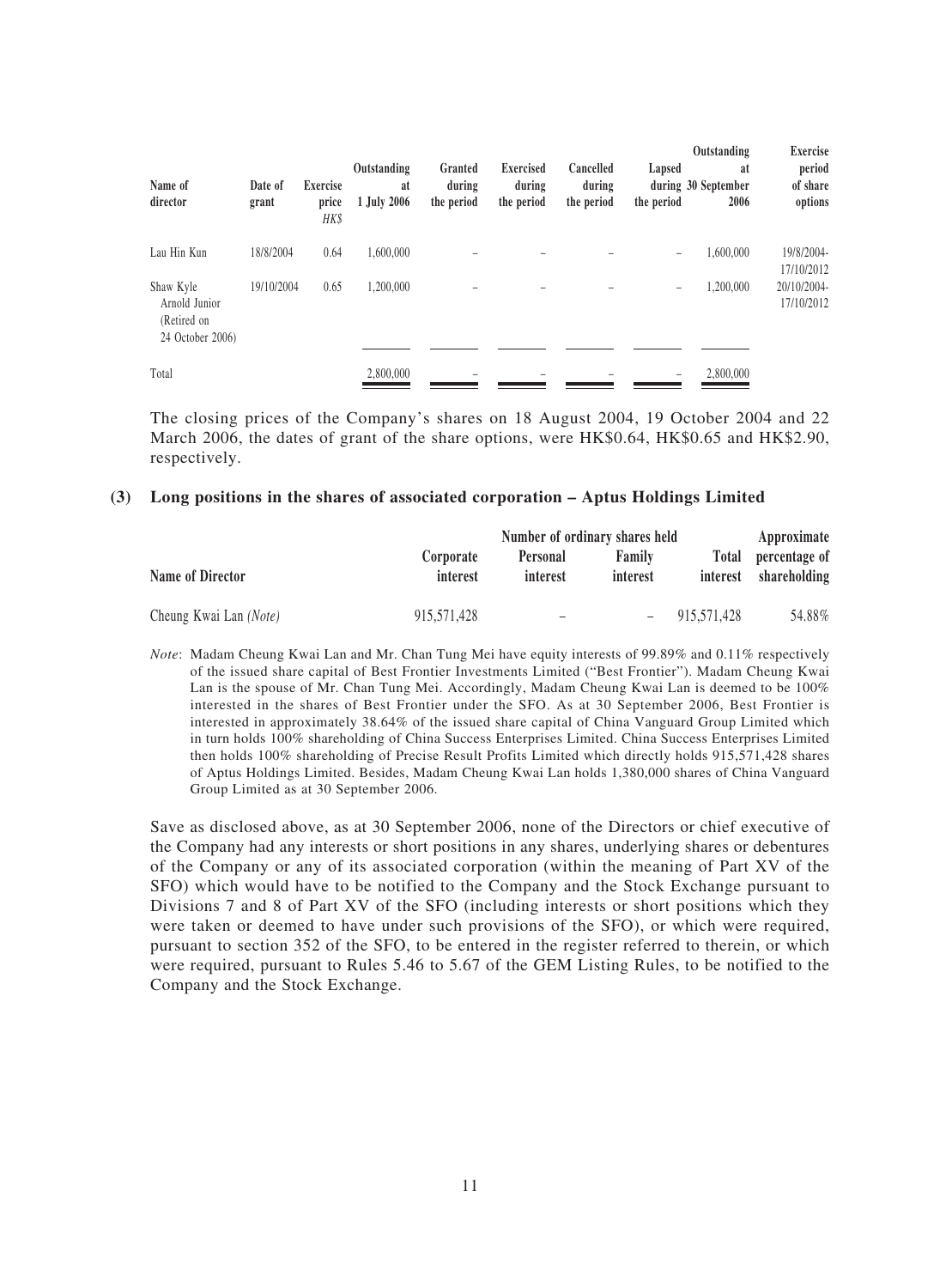## **SUBSTANTIAL SHAREHOLDERS' INTERESTS AND SHORT POSITIONS IN THE SHARES, UNDERLYING SHARES AND DEBENTURES OF THE COMPANY**

As at 30 September 2006, so far as is known to the Directors and the chief executives of the Company, the interests and short positions of the persons or corporations in the shares or underlying shares of the Company which have been disclosed to the Company under the provisions of Divisions 2 and 3 of Part XV of the SFO and as recorded in the register required to be kept by the Company under section 336 of the SFO were as follows:

| <b>Name of Shareholders</b>                 | Number of<br>ordinary shares held |                         |          |                                            |  |  |  |
|---------------------------------------------|-----------------------------------|-------------------------|----------|--------------------------------------------|--|--|--|
|                                             | Capacity                          | Long<br>position        | position | <b>Short</b> Percentage of<br>shareholding |  |  |  |
| <b>Best Frontier</b><br>Investments Limited | Directly beneficially<br>owned    | 241,130,000<br>(Note 1) |          | 38.64%                                     |  |  |  |
| Oppenheimer Funds,<br>Inc.                  | Investment manager                | 110,000,000             |          | 17.63%                                     |  |  |  |
| <b>Haven Associates</b><br>Limited          | Controlled corporation            | 46,600,000<br>(Note 2)  |          | 7.47%                                      |  |  |  |

*Notes:*

- 1. The 241,130,000 shares are owned by Best Frontier Investments Limited which is owned as to 99.89% and 0.11% by Madam Cheung Kwai Lan and Mr. Chan Tung Mei respectively.
- 2. The 46,600,000 shares represent:
	- (a) 1,030,000 shares beneficially owned by Shaw, Kwei & Partners (Asia) Ltd.
	- (b) 24,620,000 shares beneficially owned by China Value Investment Limited which is wholly-owned by Asian Value Investment Fund L.P. (AVIF, L.P.), a limited liability partnership, whose general partner Shaw, Kwei & Partners (Asia) Ltd. (having a 1% interest in AVIF, L.P.) and its indirect controlling shareholder Mr. Shaw Kyle Arnold Junior are both deemed under the SFO to have interest in the same 24,620,000 shares.
	- (c) 20,950,000 shares beneficially owned by Javelin Capital Holdings Limited which is wholly-owned by Asian Value Investment Fund II, L.P. (AVIF II, L.P.), a limited liability partnership, whose general partner SKP Capital Limited (having a 1.19% interest in AVIF II, L.P.) is deemed under the SFO to have interest in the same 20,950,000 shares.
	- (d) Haven Associates Limited is the controlling shareholder of Shaw, Kwei & Partners (Asia) Ltd. and SKP Capital Limited.

Save as disclosed above, as at 30 September 2006, so far as is known to the Directors and the chief executives of the Company, no other person has interests or short positions in the shares, underlying shares and debentures of the Company or any of its associated corporations which were required to be disclosed to the Company under the provisions of Divisions 2 and 3 of Part XV of the SFO and as recorded in the register required to be kept by the Company under section 336 of the SFO, or, were, directly or indirectly, interested in 5% or more of the nominal value of any class of share capital carrying rights to vote in all circumstances at general meetings of the Company.